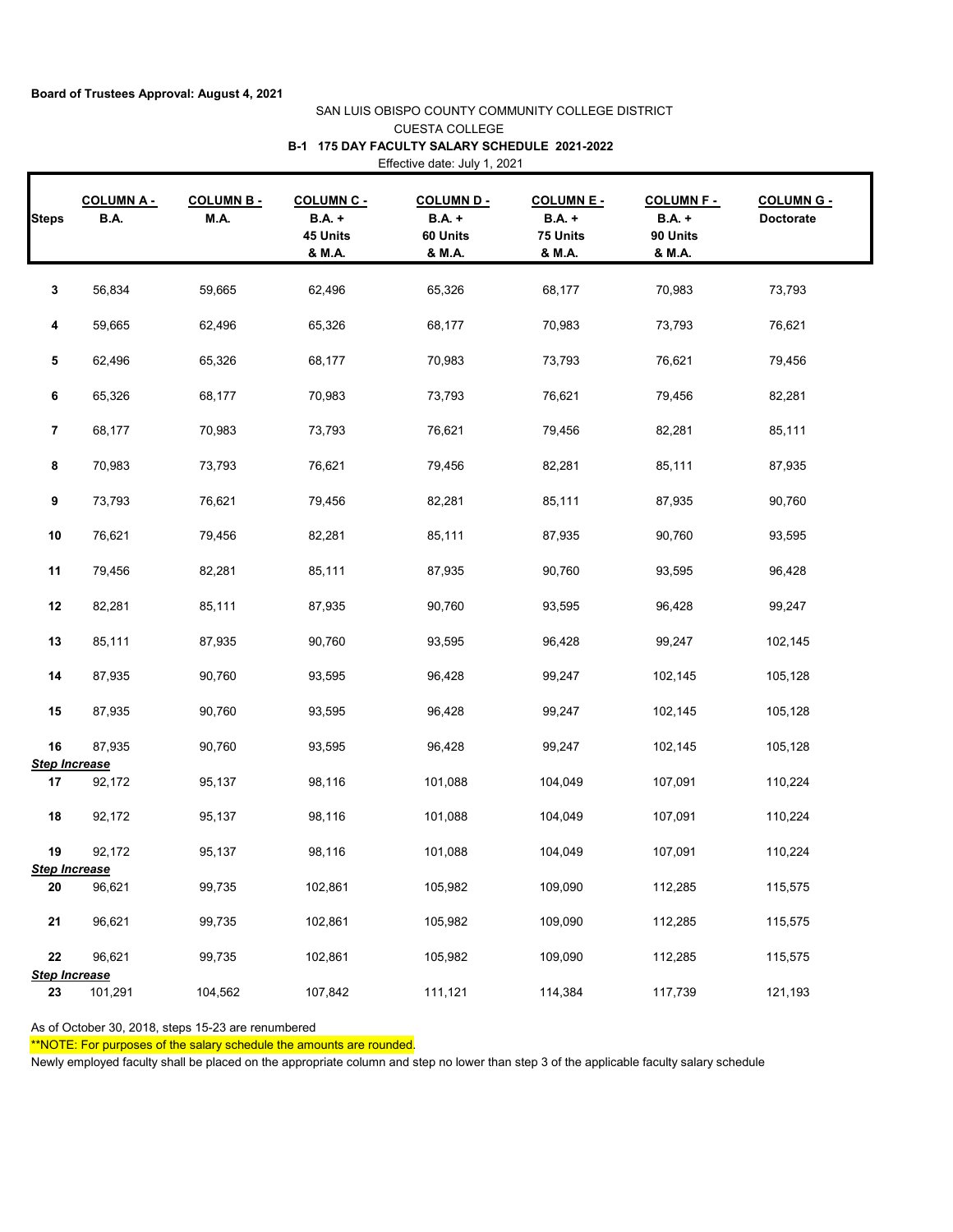|                                |                                 |                          |                                                          | <b>CUESTA COLLEGE</b>                                                      |                                                          |                                                          |                                |
|--------------------------------|---------------------------------|--------------------------|----------------------------------------------------------|----------------------------------------------------------------------------|----------------------------------------------------------|----------------------------------------------------------|--------------------------------|
|                                |                                 |                          |                                                          | B-1b 197 DAY FACULTY SALARY SCHEDULE 2021 - 2022<br>Effective July 1, 2021 |                                                          |                                                          |                                |
| <b>Steps</b>                   | <b>COLUMNA-</b><br><b>B.A.</b>  | <b>COLUMN B-</b><br>M.A. | <b>COLUMN C -</b><br><b>B.A.</b> +<br>45 Units<br>& M.A. | <b>COLUMN D -</b><br><b>B.A.</b> +<br>60 Units<br>& M.A.                   | <b>COLUMN E -</b><br><b>B.A.</b> +<br>75 Units<br>& M.A. | <b>COLUMN F -</b><br><b>B.A.</b> +<br>90 Units<br>& M.A. | <b>COLUMN G -</b><br>Doctorate |
| 3                              | 62,197                          | 65,310                   | 68,425                                                   | 71,538                                                                     | 74,674                                                   | 77,760                                                   | 80,851                         |
| 4                              | 65,310                          | 68,425                   | 71,538                                                   | 74,674                                                                     | 77,760                                                   | 80,851                                                   | 83,962                         |
| 5                              | 68,425                          | 71,538                   | 74,674                                                   | 77,760                                                                     | 80,851                                                   | 83,962                                                   | 87,081                         |
| 6                              | 71,538                          | 74,674                   | 77,760                                                   | 80,851                                                                     | 83,962                                                   | 87,081                                                   | 90,188                         |
| 7                              | 74,674                          | 77,760                   | 80,851                                                   | 83,962                                                                     | 87,081                                                   | 90,188                                                   | 93,301                         |
| 8                              | 77,760                          | 80,851                   | 83,962                                                   | 87,081                                                                     | 90,188                                                   | 93,301                                                   | 96,407                         |
| 9                              | 80,851                          | 83,962                   | 87,081                                                   | 90,188                                                                     | 93,301                                                   | 96,407                                                   | 99,515                         |
| 10                             | 83,962                          | 87,081                   | 90,188                                                   | 93,301                                                                     | 96,407                                                   | 99,515                                                   | 102,633                        |
| 11                             | 87,081                          | 90,188                   | 93,301                                                   | 96,407                                                                     | 99,515                                                   | 102,623                                                  | 105,750                        |
| 12                             | 90,188                          | 93,301                   | 96,407                                                   | 99,515                                                                     | 102,623                                                  | 105,750                                                  | 108,850                        |
| 13                             | 93,301                          | 96,407                   | 99,515                                                   | 102,623                                                                    | 105,750                                                  | 108,850                                                  | 112,039                        |
| 14                             | 96,407                          | 99,515                   | 102,623                                                  | 105,750                                                                    | 108,850                                                  | 112,039                                                  | 115,320                        |
| 15                             | 96,407                          | 99,515                   | 102,623                                                  | 105,750                                                                    | 108,850                                                  | 112,039                                                  | 115,320                        |
| $16\,$<br><b>Step Increase</b> | 96,407                          | 99,515                   | 102,623                                                  | 105,750                                                                    | 108,850                                                  | 112,039                                                  | 115,320                        |
| 17                             | 101,068                         | 104,331                  | 107,607                                                  | 110,864                                                                    | 114,132                                                  | 117,479                                                  | 120,926                        |
| 18                             | 101,068                         | 104,331                  | 107,607                                                  | 110,864                                                                    | 114,132                                                  | 117,479                                                  | 120,926                        |
| 19<br><b>Step Increase</b>     | 101,068                         | 104,331                  | 107,607                                                  | 110,864                                                                    | 114,132                                                  | 117,479                                                  | 120,926                        |
| 20                             | 105,962                         | 109,387                  | 112,827                                                  | 116,260                                                                    | 119,678                                                  | 123,193                                                  | 126,811                        |
| 21                             | 105,962                         | 109,387                  | 112,827                                                  | 116,260                                                                    | 119,678                                                  | 123,193                                                  | 126,811                        |
| 22                             | 105,962<br><b>Step Increase</b> | 109,387                  | 112,827                                                  | 116,260                                                                    | 119,678                                                  | 123,193                                                  | 126,811                        |
| 23                             | 111,099                         | 114,697                  | 118,305                                                  | 121,911                                                                    | 125,501                                                  | 129,193                                                  | 132,992                        |

SAN LUIS OBISPO COUNTY COMMUNITY COLLEGE DISTRICT

As of October 30, 2018, steps 15-23 are renumbered

\*\*NOTE: For purposes of the salary schedule the amounts are rounded.

Newly employed faculty shall be placed on the appropriate column and step no lower than step 3 of the applicable faculty salary schedule Faculty placed on salary schedule B-1b are contracted for 197 days over the fiscal year. Each cell is equal to 1.10 times the equivalent B-1 cell.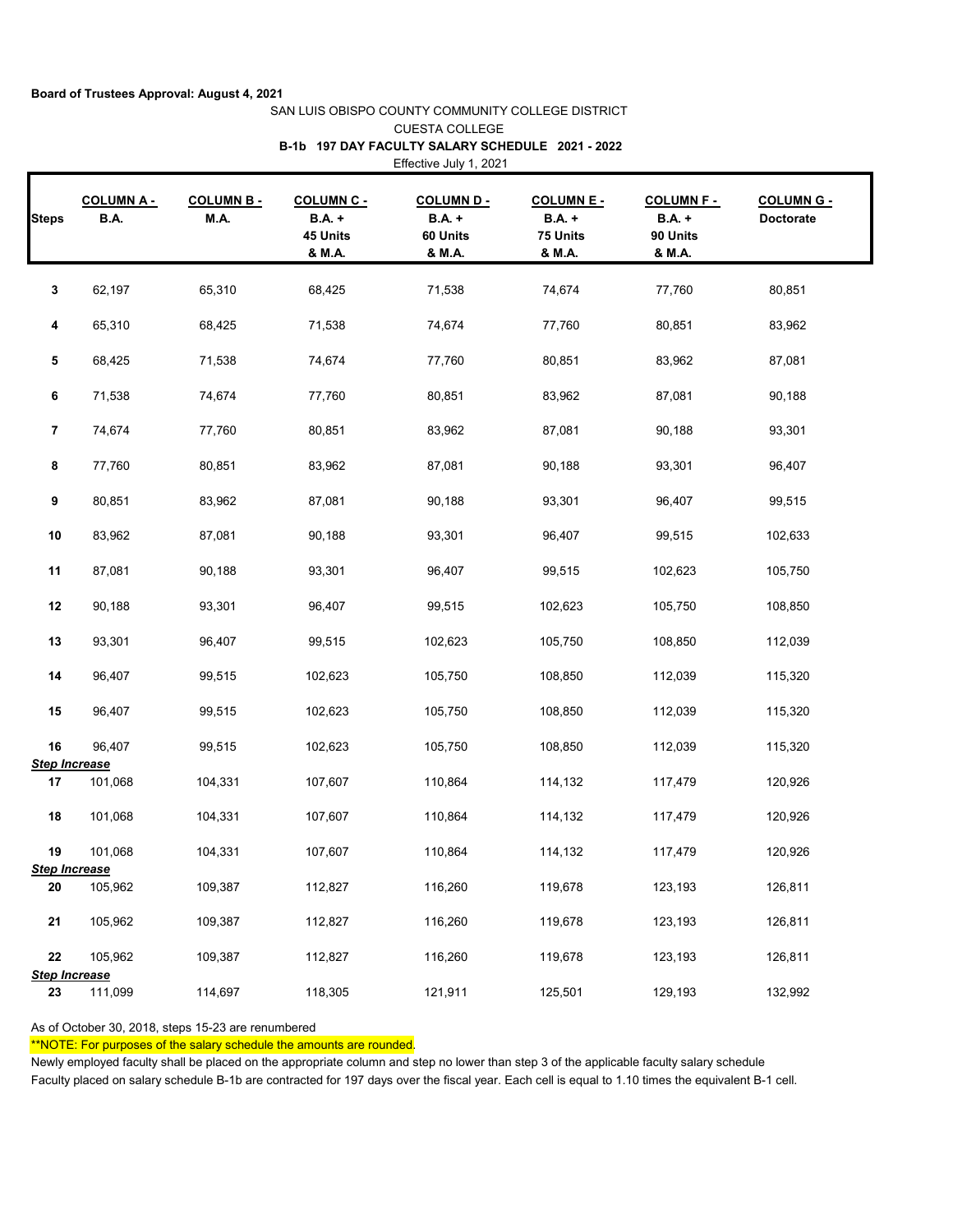### SAN LUIS OBISPO COUNTY COMMUNITY COLLEGE DISTRICT CUESTA COLLEGE

# **TEMPORARY, PART-TIME & FULL-TIME OVERLOAD LECTURE/HOURLY**

**FACULTY SALARY SCHEDULE** 

| Effective date: July 1, 2021 |                                 |                       |                          |                              |                                                          |                       |                                                   |                 |                                                     |                 |                                                     |                 |                                       |                 |
|------------------------------|---------------------------------|-----------------------|--------------------------|------------------------------|----------------------------------------------------------|-----------------------|---------------------------------------------------|-----------------|-----------------------------------------------------|-----------------|-----------------------------------------------------|-----------------|---------------------------------------|-----------------|
|                              | <b>COLUMN A-</b><br><b>B.A.</b> |                       | <b>COLUMN B-</b><br>M.A. |                              | <b>COLUMN C -</b><br><b>B.A.</b> +<br>45 Units<br>& M.A. |                       | <b>COLUMN D-</b><br>$BA. +$<br>60 Units<br>& M.A. |                 | <b>COLUMN E -</b><br>$B.A. +$<br>75 Units<br>& M.A. |                 | <b>COLUMN F -</b><br>$B.A. +$<br>90 Units<br>& M.A. |                 | <b>COLUMN G -</b><br><b>Doctorate</b> |                 |
| <b>Step</b><br>3             | $\star$                         | Hourly<br>1,165 64.73 | $\star$                  | <b>Hourly</b><br>1,223 67.95 | $\star$                                                  | Hourly<br>1,281 71.18 | $\star$<br>1,339                                  | Hourly<br>74.40 | $\star$<br>1,398                                    | Hourly<br>77.65 | $\star$<br>1,455                                    | Hourly<br>80.84 | $\star$<br>1,513                      | Hourly<br>84.04 |
| 4                            |                                 | 1,223 67.95           |                          | 1,281 71.18                  |                                                          | 1,339 74.40           | 1,398                                             | 77.65           | 1,455                                               | 80.84           | 1,513                                               | 84.04           | 1,571                                 | 87.26           |
| 5                            |                                 | 1,281 71.18           |                          | 1,339 74.40                  | 1,398                                                    | 77.65                 | 1,455                                             | 80.84           |                                                     | 1,513 84.04     | 1,571                                               | 87.26           | 1,629                                 | 90.49           |
| 6                            |                                 | 1,339 74.40           |                          | 1,398 77.65                  | 1,455                                                    | 80.84                 | 1,513                                             | 84.04           |                                                     | 1,571 87.26     | 1,629                                               | 90.49           | 1,687                                 | 93.71           |
| 7                            |                                 | 1,398 77.65           |                          | 1,455 80.84                  | 1,513                                                    | 84.04                 | 1,571                                             | 87.26           | 1,629                                               | 90.49           |                                                     | 1,687 93.71     | 1,745                                 | 96.93           |
| 8                            |                                 | 1,455 80.84           |                          | 1,513 84.04                  |                                                          | 1,571 87.26           | 1,629                                             | 90.49           | 1,687                                               | 93.71           | 1,745                                               | 96.93           | 1,803                                 | 100.15          |
| 9                            |                                 | 1,513 84.04           |                          | 1,571 87.26                  | 1,629                                                    | 90.49                 | 1,687                                             | 93.71           | 1,745                                               | 96.93           |                                                     | 1,803 100.15    |                                       | 1,861 103.37    |
| 10                           |                                 | 1,571 87.26           |                          | 1,629 90.49                  | 1,687                                                    | 93.71                 | 1,745                                             | 96.93           |                                                     | 1,803 100.15    |                                                     | 1,861 103.37    |                                       | 1,919 106.59    |
| 11                           |                                 | 1,629 90.49           |                          | 1,687 93.71                  | 1,745                                                    | 96.93                 |                                                   | 1,803 100.15    |                                                     | 1,861 103.37    |                                                     | 1,919 106.59    |                                       | 1,977 109.82    |
| 12                           |                                 | 1,687 93.71           |                          | 1.745 96.93                  |                                                          | 1,803 100.15          |                                                   | 1,861 103.37    |                                                     | 1,919 106.59    |                                                     | 1,977 109.82    |                                       | 2,035 113.03    |
| 13                           |                                 | 1,745 96.93           |                          | 1,803 100.15                 |                                                          | 1,861 103.37          |                                                   | 1,919 106.59    |                                                     | 1,977 109.82    |                                                     | 2,035 113.03    | 2,094                                 | 116.33          |
| 14                           |                                 | 1,803 100.15          |                          | 1,861 103.37                 |                                                          | 1,919 106.59          |                                                   | 1,977 109.82    |                                                     | 2,035 113.03    |                                                     | 2,094 116.33    |                                       | 2,155 119.73    |

\*Note: Amount is computed for one semester hour, for the 18 week semester, and includes flex activities and finals week.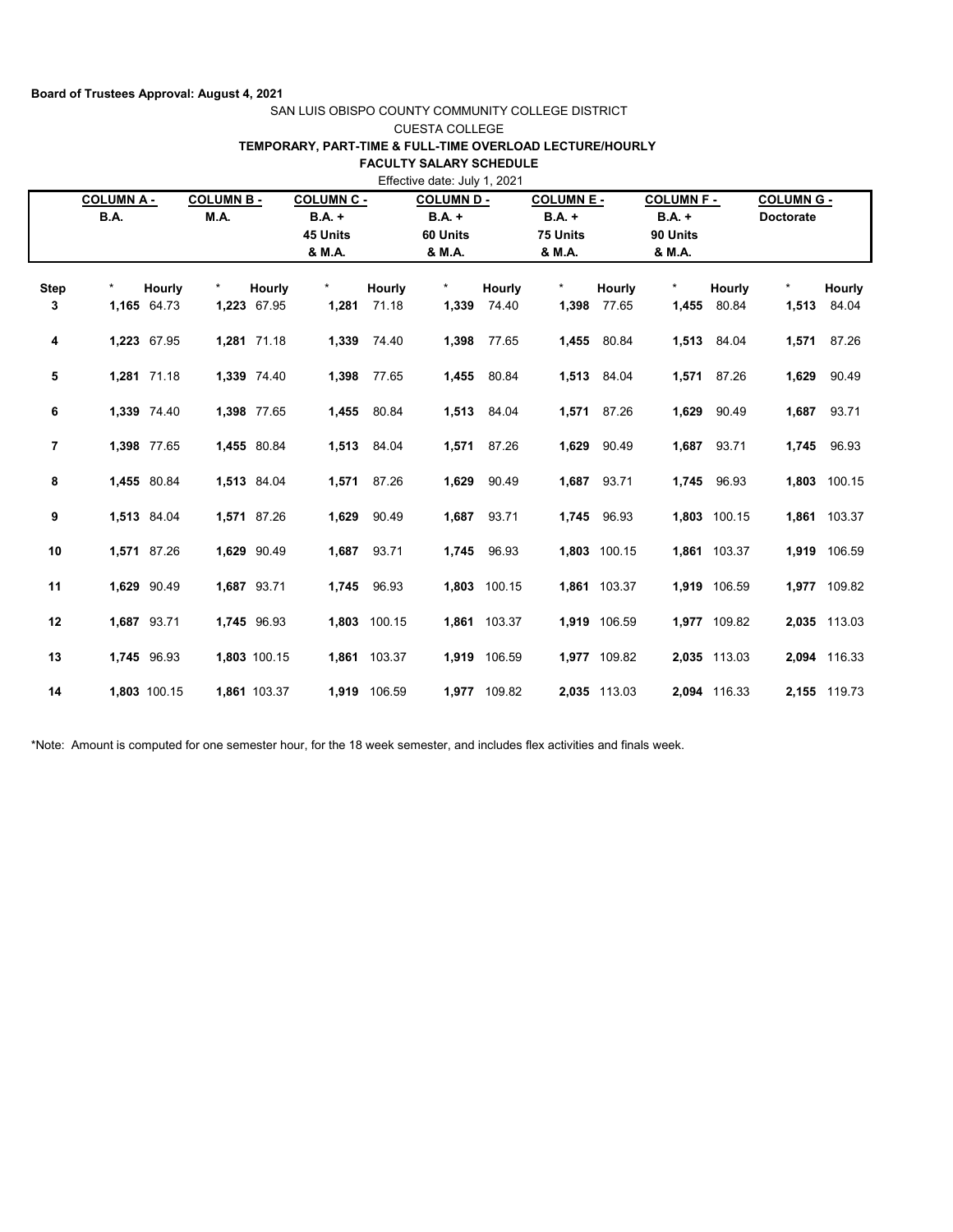# SAN LUIS OBISPO COUNTY COMMUNITY COLLEGE DISTRICT

## CUESTA COLLEGE

# **TEMPORARY, PART-TIME & FULL-TIME OVERLOAD LABORATORY/HOURLY**

# **FACULTY SALARY SCHEDULE**

|                | <b>COLUMN A -</b> |             | <b>COLUMN B-</b> |             | <b>COLUMN C -</b> |             | Effective date: July 1, 2021<br><b>COLUMN D -</b> |        | <b>COLUMN E -</b> |             | <b>COLUMN F-</b> |             | <b>COLUMN G -</b> |             |
|----------------|-------------------|-------------|------------------|-------------|-------------------|-------------|---------------------------------------------------|--------|-------------------|-------------|------------------|-------------|-------------------|-------------|
|                | <b>B.A.</b>       |             | M.A.             |             | <b>B.A.</b> +     |             | <b>B.A.</b> +                                     |        | $B.A. +$          |             | $B.A. +$         |             | <b>Doctorate</b>  |             |
|                |                   |             |                  |             | 45 Units          |             | 60 Units                                          |        | 75 Units          |             | 90 Units         |             |                   |             |
|                |                   |             |                  |             | & M.A.            |             | & M.A.                                            |        | & M.A.            |             | & M.A.           |             |                   |             |
| <b>Step</b>    | $\star$           | Hourly      | $\star$          | Hourly      | $\star$           | Hourly      | $\star$                                           | Hourly | $\star$           | Hourly      | $\star$          | Hourly      | $\star$           | Hourly      |
| 3              |                   | 874 48.55   |                  | 917 50.96   | 961               | 53.38       | 1,004                                             | 55.80  | 1,048             | 58.23       | 1,091            | 60.63       | 1,135             | 63.03       |
| 4              |                   | 917 50.96   |                  | 961 53.38   | 1,004             | 55.80       | 1,048                                             | 58.23  | 1,091             | 60.63       |                  | 1,135 63.03 |                   | 1,178 65.45 |
| 5              |                   | 961 53.38   |                  | 1,004 55.80 | 1,048             | 58.23       | 1,091                                             | 60.63  |                   | 1,135 63.03 |                  | 1,178 65.45 | 1,222             | 67.87       |
| 6              |                   | 1,004 55.80 |                  | 1,048 58.23 | 1,091             | 60.63       | 1,135                                             | 63.03  |                   | 1,178 65.45 |                  | 1,222 67.87 | 1,265             | 70.28       |
| $\overline{7}$ |                   | 1,048 58.23 |                  | 1,091 60.63 | 1,135             | 63.03       | 1,178                                             | 65.45  | 1,222             | 67.87       | 1,265            | 70.28       | 1,309             | 72.70       |
| 8              |                   | 1,091 60.63 |                  | 1,135 63.03 | 1,178             | 65.45       | 1,222                                             | 67.87  | 1,265             | 70.28       | 1,309            | 72.70       |                   | 1,352 75.11 |
| 9              |                   | 1,135 63.03 |                  | 1,178 65.45 | 1,222             | 67.87       | 1,265                                             | 70.28  | 1,309             | 72.70       |                  | 1,352 75.11 | 1,395             | 77.52       |
| 10             |                   | 1,178 65.45 |                  | 1,222 67.87 | 1,265             | 70.28       | 1,309                                             | 72.70  | 1,352             | 75.11       |                  | 1,395 77.52 | 1,439             | 79.95       |
| 11             |                   | 1,222 67.87 |                  | 1,265 70.28 | 1,309             | 72.70       | 1,352                                             | 75.11  | 1,395             | 77.52       | 1,439            | 79.95       | 1,483             | 82.37       |
| 12             |                   | 1,265 70.28 |                  | 1,309 72.70 | 1,352             | 75.11       | 1,395                                             | 77.52  | 1,439             | 79.95       | 1,483            | 82.37       |                   | 1,526 84.77 |
| 13             |                   | 1,309 72.70 |                  | 1,352 75.11 |                   | 1,395 77.52 | 1,439                                             | 79.95  | 1,483             | 82.37       |                  | 1,526 84.77 |                   | 1,570 87.25 |
| 14             |                   | 1,352 75.11 |                  | 1,395 77.52 | 1,439             | 79.95       | 1,483                                             | 82.37  |                   | 1,526 84.77 |                  | 1,570 87.25 |                   | 1,616 89.80 |

\*Note: Amount is computed for one semester hour, for the 18 week semester, and includes flex activities and finals week.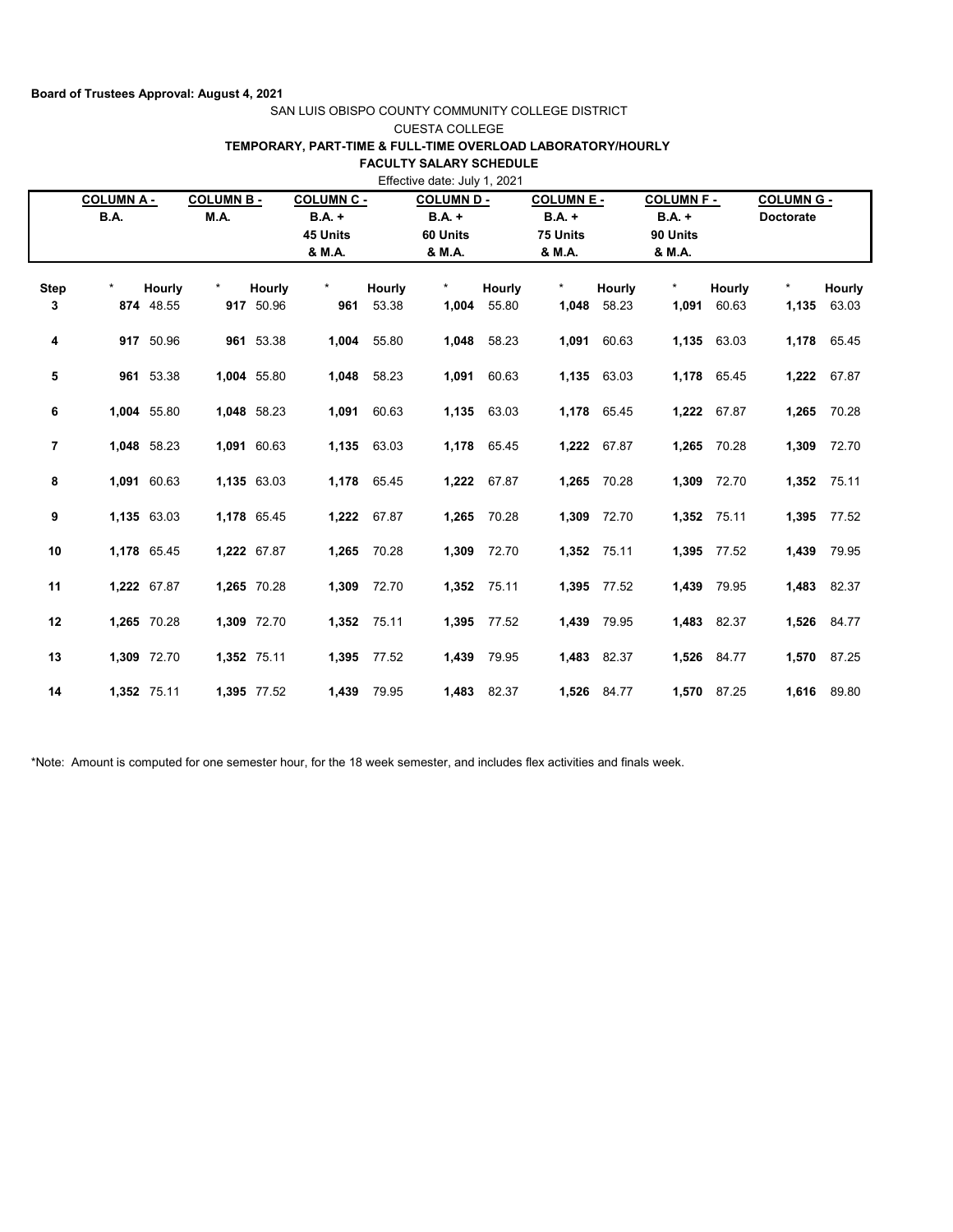## SAN LUIS OBISPO COUNTY COMMUNITY COLLEGE DISTRICT

### CUESTA COLLEGE

## **TEMPORARY, PART-TIME & FULL-TIME OVERLOAD TWO-THIRDS LABORATORY/HOURLY**

### **FACULTY SALARY SCHEDULE**

|                  | <b>COLUMNA-</b><br><b>B.A.</b> | <b>COLUMN B-</b><br>M.A. | COLUMN C -<br>$B.A. +$ | <b>COLUMN D -</b><br>$B.A. +$ | <b>COLUMN E -</b><br>$B.A. +$ | <b>COLUMN F-</b><br>$B.A. +$ | <b>COLUMN G -</b><br><b>Doctorate</b> |  |
|------------------|--------------------------------|--------------------------|------------------------|-------------------------------|-------------------------------|------------------------------|---------------------------------------|--|
|                  |                                |                          | 45 Units<br>& M.A.     | 60 Units<br>& M.A.            | 75 Units<br>& M.A.            | 90 Units<br>& M.A.           |                                       |  |
| <b>Step</b><br>3 | Hourly<br>32.36                | Hourly<br>33.98          | <b>Hourly</b><br>35.59 | Hourly<br>37.20               | Hourly<br>38.82               | Hourly<br>40.42              | Hourly<br>42.02                       |  |
| 4                | 33.98                          | 35.59                    | 37.20                  | 38.82                         | 40.42                         | 42.02                        | 43.63                                 |  |
| 5                | 35.59                          | 37.20                    | 38.82                  | 40.42                         | 42.02                         | 43.63                        | 45.25                                 |  |
| 6                | 37.20                          | 38.82                    | 40.42                  | 42.02                         | 43.63                         | 45.25                        | 46.85                                 |  |
| $\overline{7}$   | 38.82                          | 40.42                    | 42.02                  | 43.63                         | 45.25                         | 46.85                        | 48.47                                 |  |
| 8                | 40.42                          | 42.02                    | 43.63                  | 45.25                         | 46.85                         | 48.47                        | 50.07                                 |  |
| $\boldsymbol{9}$ | 42.02                          | 43.63                    | 45.25                  | 46.85                         | 48.47                         | 50.07                        | 51.68                                 |  |
| 10               | 43.63                          | 45.25                    | 46.85                  | 48.47                         | 50.07                         | 51.68                        | 53.30                                 |  |
| 11               | 45.25                          | 46.85                    | 48.47                  | 50.07                         | 51.68                         | 53.30                        | 54.91                                 |  |
| 12               | 46.85                          | 48.47                    | 50.07                  | 51.68                         | 53.30                         | 54.91                        | 56.52                                 |  |
| 13               | 48.47                          | 50.07                    | 51.68                  | 53.30                         | 54.91                         | 56.52                        | 58.17                                 |  |
| 14               | 50.07                          | 51.68                    | 53.30                  | 54.91                         | 56.52                         | 58.17                        | 59.86                                 |  |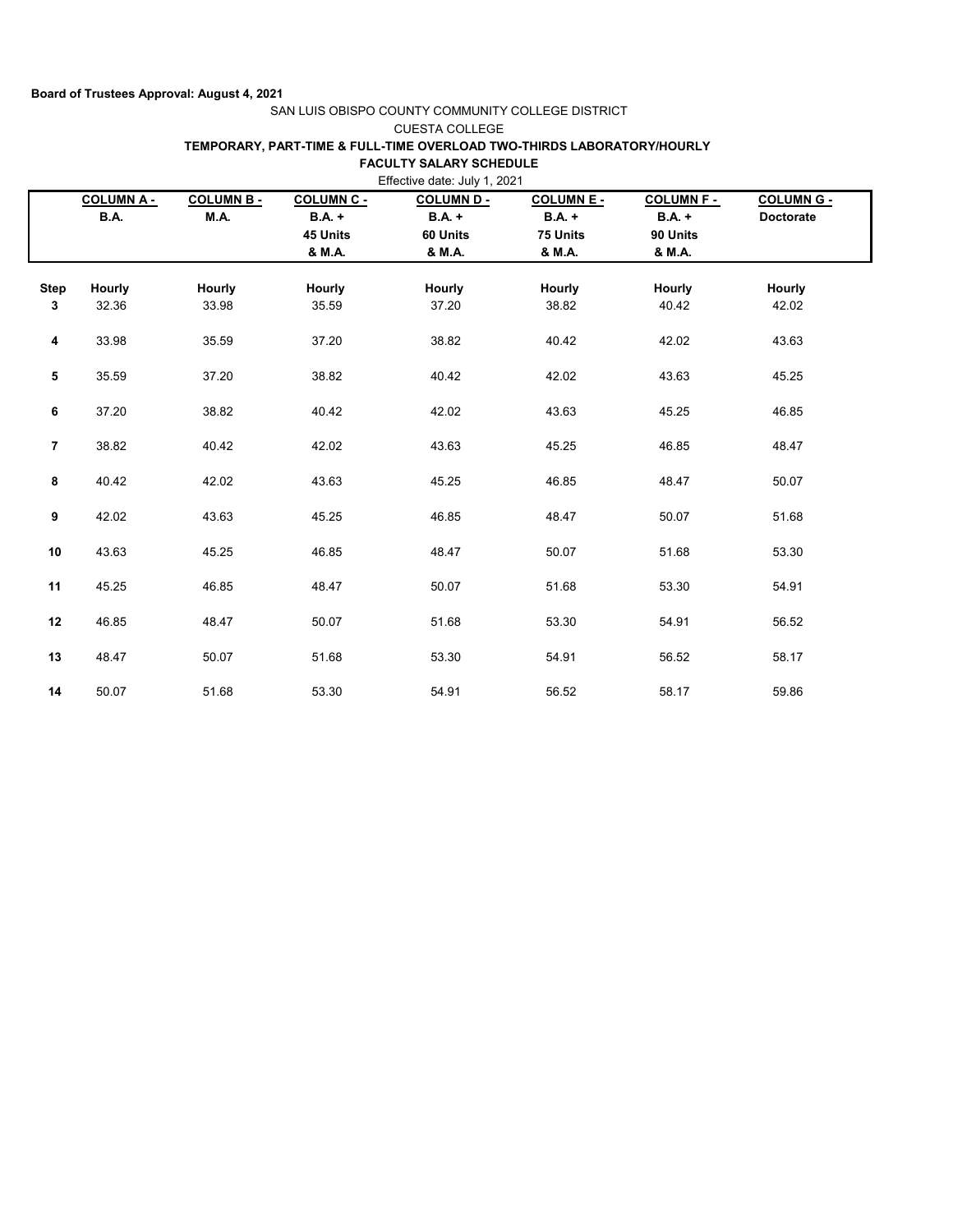#### **PLACEMENT PROCEDURES - FACULTY APPENDIX B-8 (Formerly B-6)**

## **COLUMN A:**

- B.A., or

- Completed full-time Vocational/Community College Credential secured through vocational experience, or

- A.A., at least 6 years experience in discipline and any certificate/license required to teach in the discipline.

### **COLUMN B:**

- M.A., or

- Completed full-time Vocational/Community College Credential secured through vocational experience and B.A., or

- B.A., at least 2 years experience in discipline and any certificate/license required to teach in the discipline.

### **COLUMN C:**

- B.A. + 45 units and M.A., or

- Completed full-time Vocational/Community College Credential secured through vocational experience and B.A.+ 15 units, or

- B.A., at least 2 years experience in discipline and any certificate/license required to teach in the discipline and 15 units.

#### **COLUMN D:**

- B.A. + 60 units and M.A., or

- Completed full-time Vocational/Community College Credential secured through vocational experience and B.A.+ 30 units, or

- B.A., at least 2 years experience in discipline and any certificate/license required to teach in the discipline and 30 units.

### **COLUMN E:**

- B.A. + 75 units and M.A., or

- Completed full-time Vocational/Community College Credential secured through vocational experience and B.A.+ 45 units + M.A., or

- B.A., at least 2 years experience in discipline and any certificate/license required to teach in the discipline and 45 units and M.A.

### **COLUMN F:**

- B.A. + 90 units and M.A., or

- Completed full-time Vocational/Community College Credential secured through vocational experience, B.A+60 units+M.A., or

- B.A., at least 2 years experience in discipline and any certificate/license required to teach in the discipline and 60 units and M.A.

# **COLUMN G:**

- Completion of a Ph.D., Ed.D., or JD.

(Credit placement for a full-time Vocational Credential secured through vocational experience or for meeting minimum qualifications with vocational experience and a certificate/license, shall be granted to faculty who teach exclusively in vocational education areas.)

#### **Salary Placement Criteria - Regular and Temporary Faculty**

**A.** Placement on the salary schedule shall be based on:

Earned Degrees.

Acceptable graduate semester units (each graduate unit earned on a quarter basis shall be calculated as two-thirds [2/3] of a semester unit).\*

Prior teaching and/or trade or professional experience.

Proper certification.

Other semester units or continuing education work subject to administrative approval.\*\*

\*Acceptable graduate units shall be those which are acceptable by a university or college for credit toward a Master's or Doctor's degree and/or credit toward certification, or graduate units of work which lead to professional improvement and/or increased proficiency in major or minor fields. Graduate units taken prior to the completion of the requirements for a Bachelor's degree will be accepted only if they were a requirement in completing the work for the Master's or Doctor's degree. No units shall be counted for both a Bachelor's degree and a higher degree.

\*\*Units taken after the Bachelor's degree has been earned which are not of graduate level are acceptable at the discretion of the Superintendent/President upon demonstration that such courses contribute to the professional growth of the instructor or are within his/her major or minor area. Continuing education work taken after the Bachelor's degree which is not of graduate level but was acceptable for schedule placement at former school districts will be subject to review.

#### **Salary Placement Procedures - Regular and Temporary Faculty**

**B.** A newly employed faculty member shall be placed on the appropriate column and step no lower than step 3 of the applicable faculty salary schedule in effect at the commencement of the individual's employment pursuant to the following provisions:

**1.** Column placement shall be established by the individual's certified and acceptable graduate work completed in accredited institutions or by the appropriate vocational experience upon which issuance of the credential was based, or based upon hours completed in workshops/training that leads to certification in the discipline.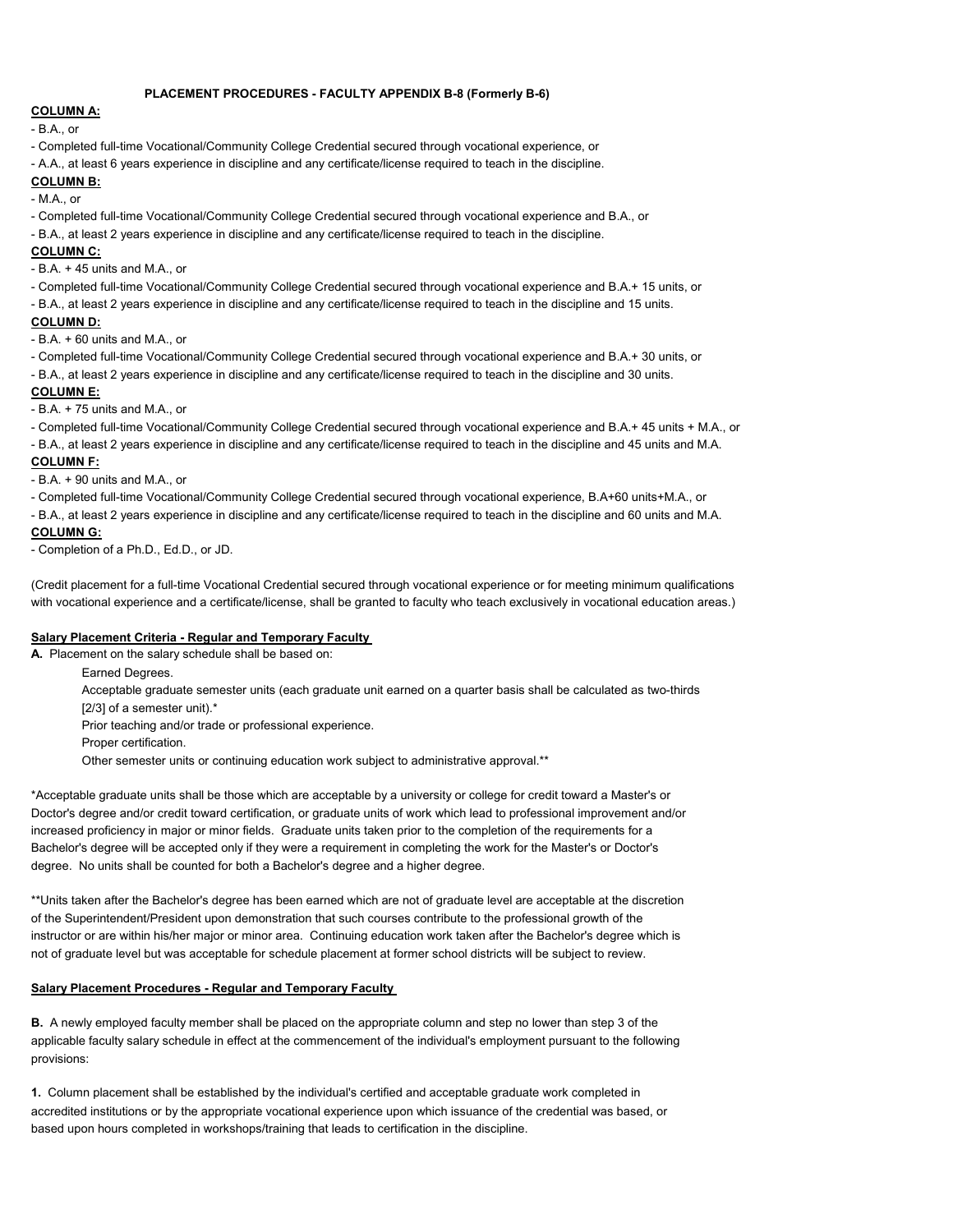**2.** For regular faculty and, effective July 1, 2000, for full-time temporary faculty, initial step placement on the full-time salary schedule for an individual who has prior full-time faculty experience at another educational facility or related occupational experience that exceeds credential requirements shall be determined by the following guideline (a or b) which grants the greater step credit:

**a.** Beginning Fall 2019, the step determined by allowing one step for each two full years of related experience and/or one step for completion of four semesters and a minimum of 10 semester units (or equivalent for service faculty) during that interval as a temporary faculty member. Maximum placement shall be at the eighth step.

**b.** The step representing the amount next greater than the individual's last annual basic ten month faculty or occupational salary.

**3.** Initial step placement for an individual who is hired into a temporary faculty position and who has prior full-time faculty experience or related occupational experience that exceeds credential requirements on the temporary lab/lecture salary schedules, as appropriate, shall be determined by the following guidelines (a or b) which grants the greater step credit:

- **a.** The step determined by allowing one step for two complete years of academic experience or the step determined by allowing one step for each two full years of related experience, whichever yields the higher placement. Maximum placement shall be at the eighth step.
- **b.** The step representing the amount next greater than the individual's last annual basic ten month faculty or occupational salary, prorated to the level of the current assignment.

**4.** Placements in exception to these requirements may be made by the Superintendent/President, within the following limitations, provided that such proposed exceptions are submitted to the Board of Trustees for final approval. Such exceptions may be made when:

- **a.** A lack of available qualified personnel makes it mandatory to waive some requirements;
- **b.** The position to be filled requires supervisory or administrative duties and responsibilities;
- **c.** Compelling reasons require employment of a particular candidate not otherwise available to the college.

### **Salary Step Advancement and Column Changes:**

**C.** Step advancement for regular faculty shall be implemented at the beginning of each fiscal year. Step advancement for temporary faculty shall be based upon the completion of a minimum of four semesters and/or summer sessions of teaching/service experience and a minimum of 15 semester units of teaching (or equivalent for service faculty) with the District and shall become effective the next semester or summer session.

**1.** If courses of study are to be used for a salary column change upon their completion, prior approval of the courses must be obtained from the Assistant Superintendent/Vice President, Instruction . He/she must be notified no later than June 1 of the intent to change a column and The course work must be completed and reported to his/her office by September 1 or February 1 in order to be included that school year.

**2.** The burden of proof for identifying the date of the completion of the requirements for all degrees, graduate units, a credential, acceptable work, and correct schedule placement shall be with the employee.

#### **Division Chairs:**

D. Division Chairs will be paid beginning the 2017-2018 academic year using the Instructional Division Chair Salary Schedule or the Service Faulty Chair Sche

#### **North County Campus Division Coordinators:**

**E.** North County Campus Cluster Coordinators will be paid beginning with the 2017-2018 using the North County Coordinator Salary Schedule.

#### **Salary Adjustments for Absences:**

**G.** Salary adjustments shall be made for regular academic faculty who work fewer days than their specified contract period pursuant to Education Code sections 87780 and 87815.

**1.** Any salary adjustment shall be determined by deducting the day or days not worked in the contract year on a per diem basis.

**2.** Per diem salary shall be computed by dividing the annual total salary by the total number of days in that contract year (total salary includes responsibility and time factors and extra duty remuneration but excludes extra remuneration for overload teaching or counseling). The per diem calculation for temporary faculty shall be based on the number of days in the applicable semester.